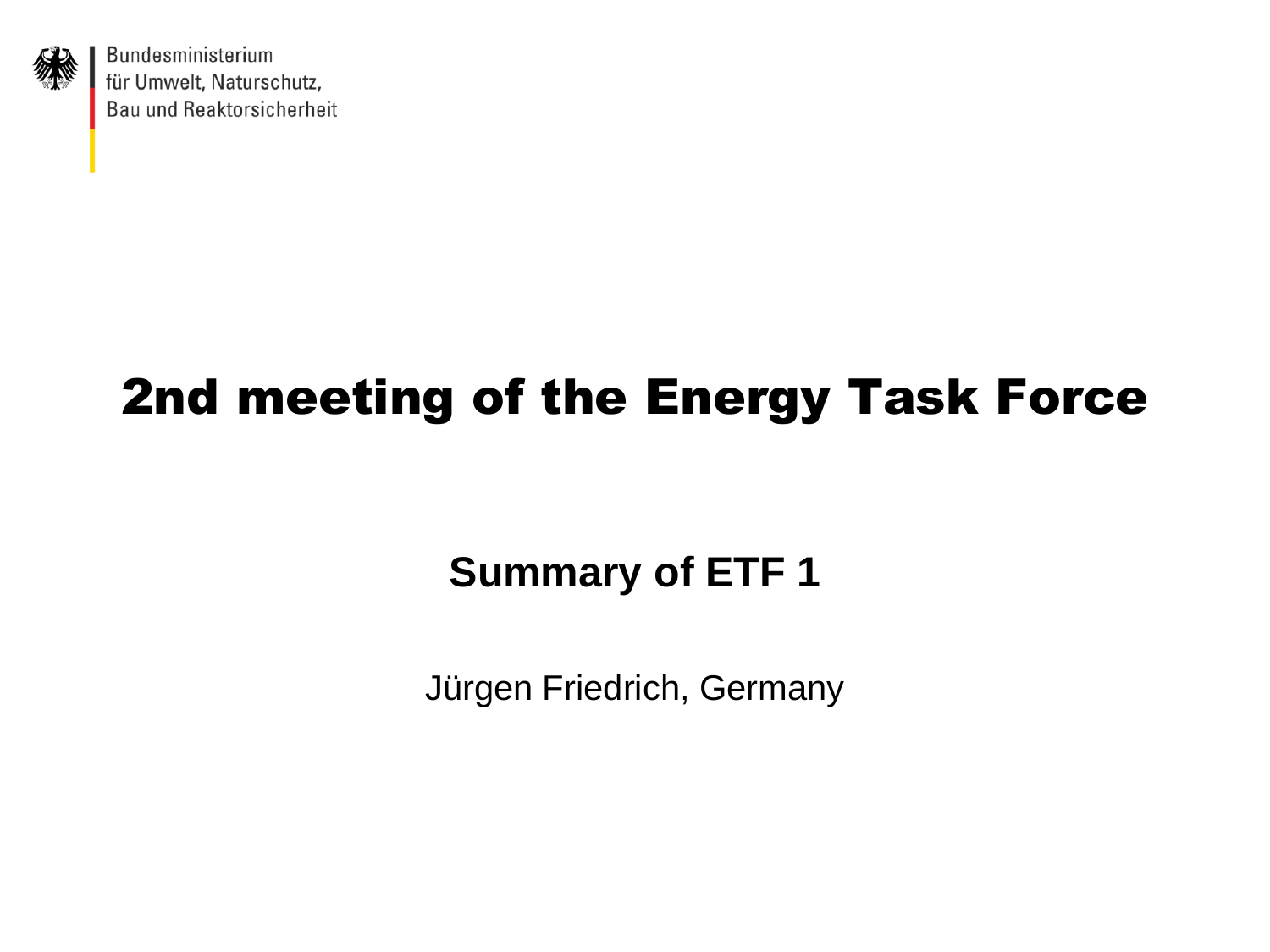

## Short History

- Impact of renewables and power lines on species repeatedly addressed by CMS, AEWA, EUROBATs
- IRENA, CMS, AEWA, Birdlife join forces in 2014
- CMS and AEWA adopt "Guidelines for Sustainable Deployment" in 2014
- CMS Resolution 11.27 establishes Energy Task Force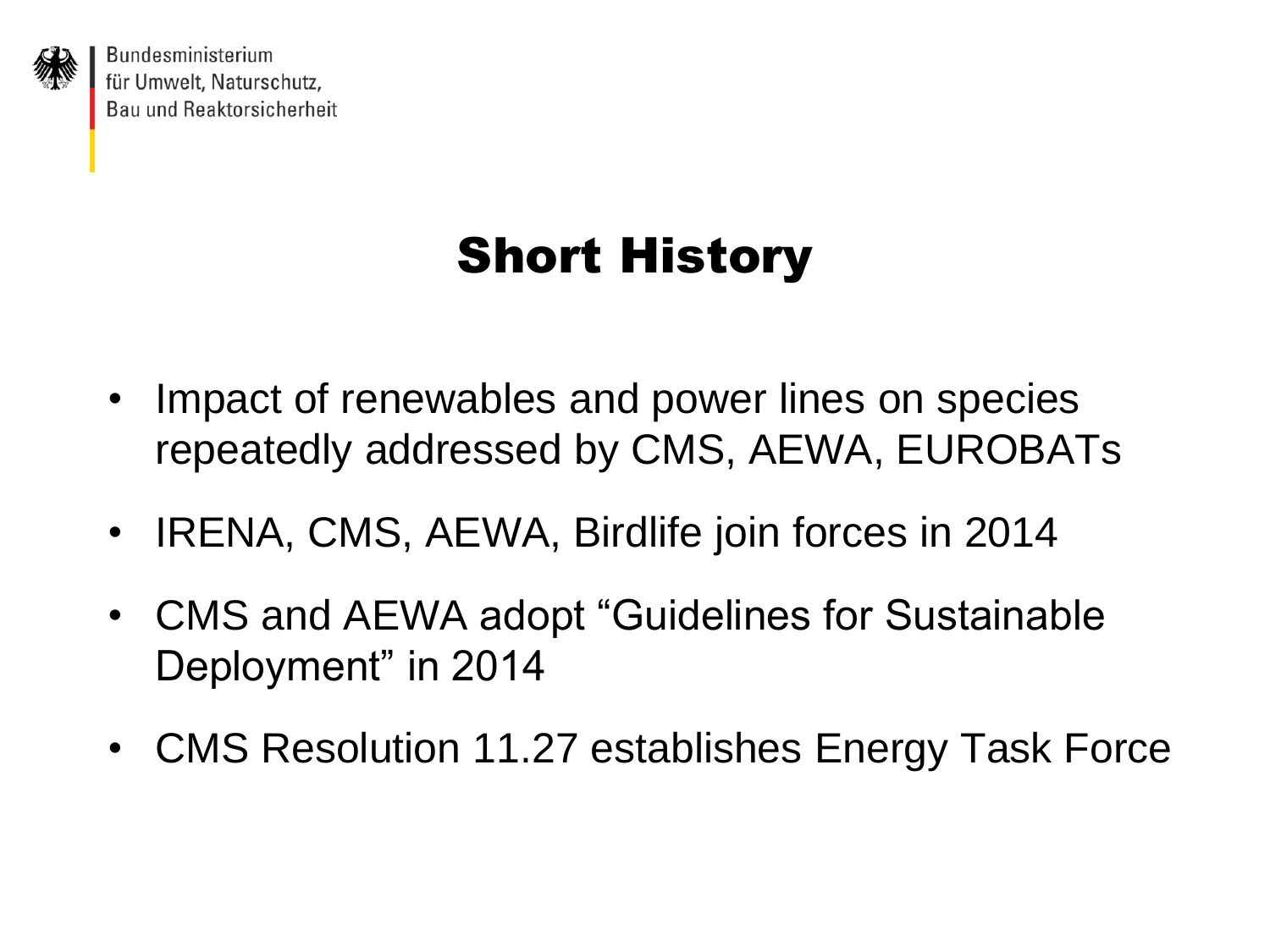

# ETF 1 in Capetown, SA

#### **Outcomes**

Setting up: Modus Operandi

Membership decisions

Cape Town Declaration

Good practices/Case studies

Identification of opportunities and challenges

Work Plan 2017-2018

Technical Working Group

### **Highlights/Action points**

Remote participation and voting?

Bern, Ramsar, Eurobats, EIB, AfDB, WB, EWEA, AFSEA, ENTSO-E

Vision of the ETF

Identify research priorities, review guidance material, review sensitivity mapping tools (Chair: Noam Leader)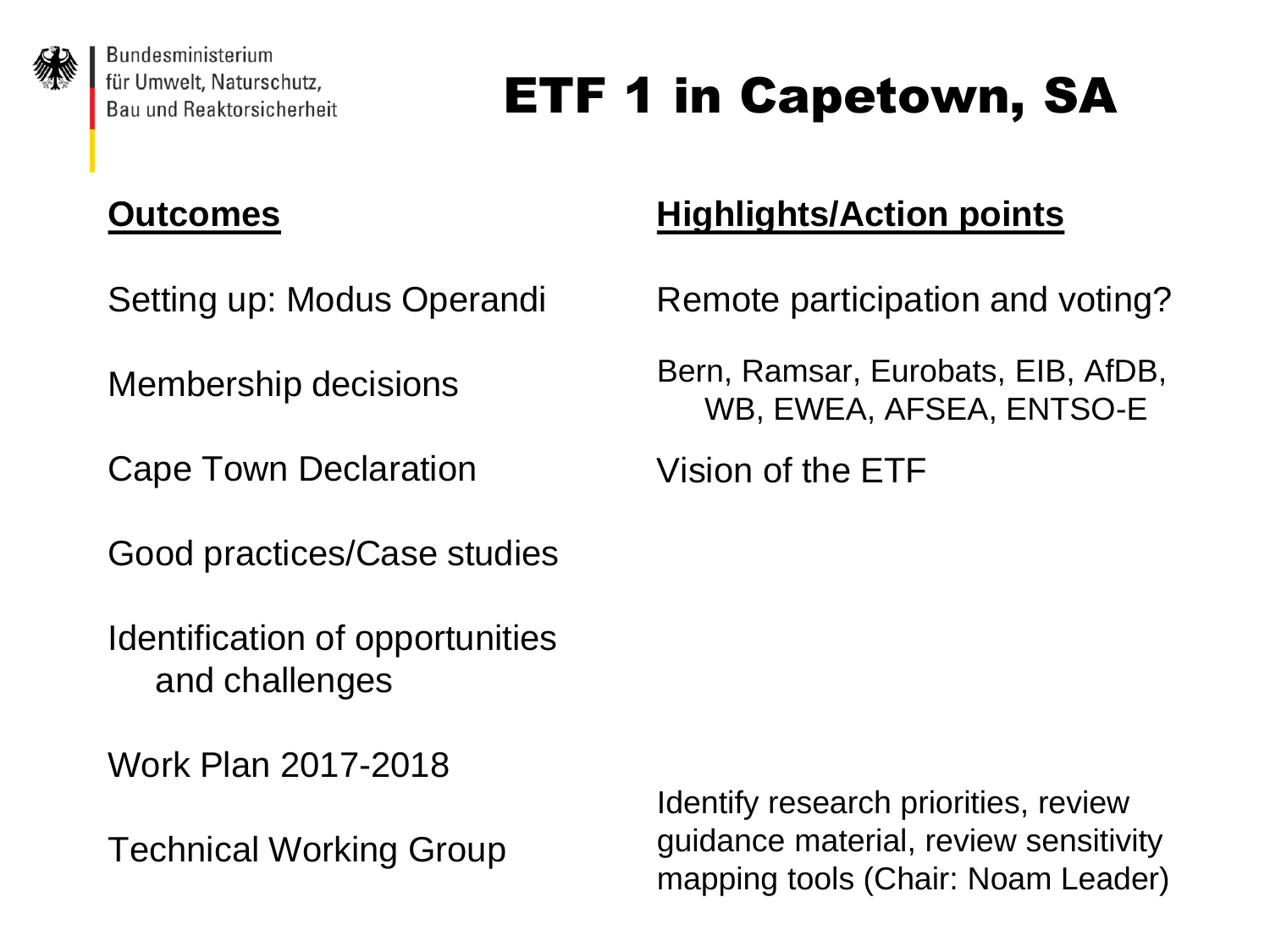

# Case studies at ETF 1

**Cambridge Conservation Initiative project** (British Trust for Ornithology)

 Assesses impacts of different levels of RE generation for birds/mammals globally

#### **Renewable Grid Initiative (RGI)**

Connects transmission system operators (TSO) with civil society

#### **Migratory Soaring Birds Sensitivity Mapping** Tool (Birdlife)

 $\triangleright$  Assists wind energy developers and regulatory authorities to identify avian collision risks of proposed wind energy developments

#### **Egypt**

 $\triangleright$  Importance of avian sensitivity mapping tools and shut down on demand

#### **South Africa**

- $\triangleright$  Successful cooperation between End. Wildlife Trust and utilities
- EIA and SEA procecures in SA: need for data collection and monitoring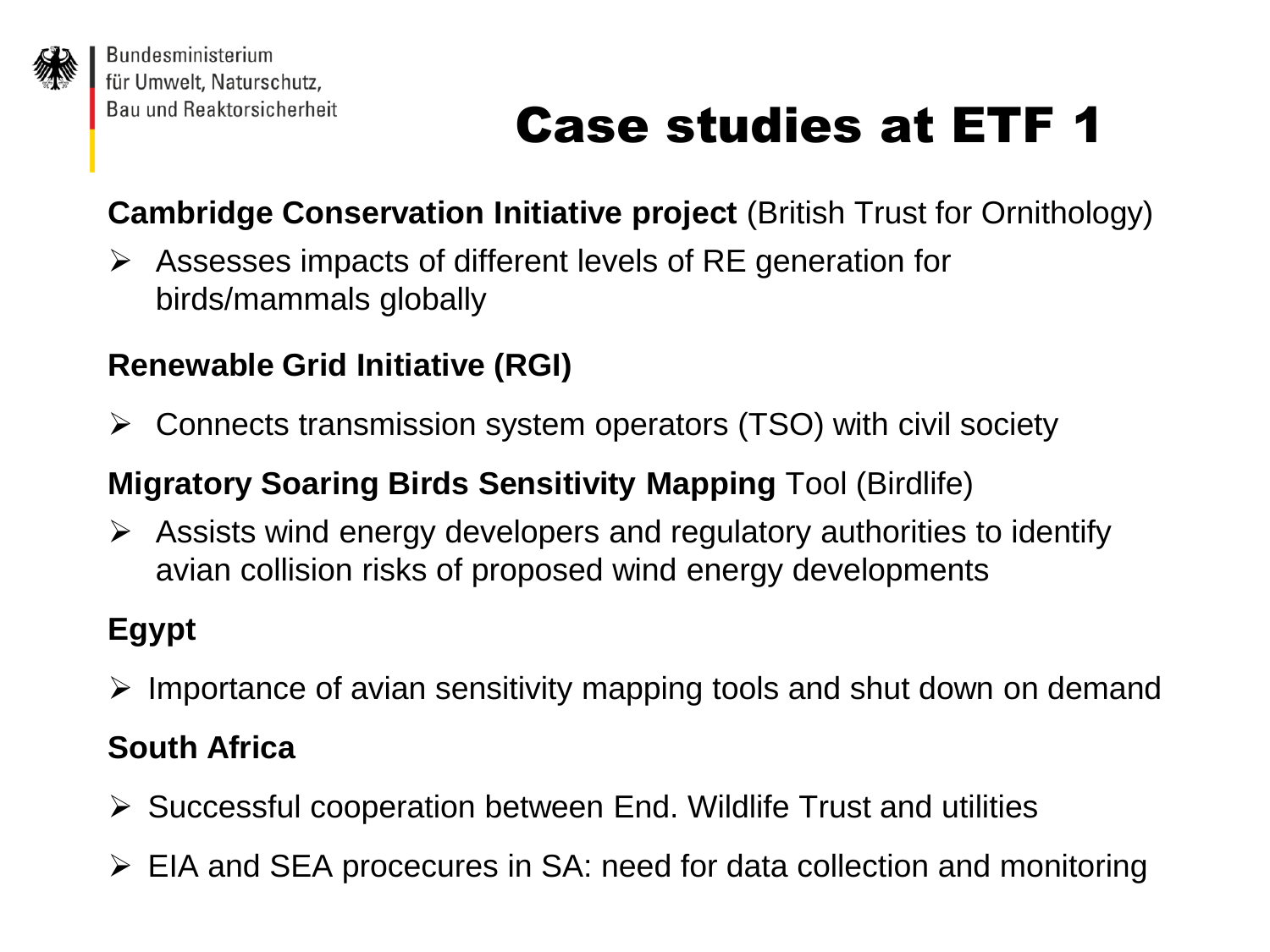

## Key Policy Changes needed

 $\triangleright$  Improvements of legislative frameworks

 $\triangleright$  Development of national monitoring protocols

 $\triangleright$  Incorporation of Cumulative Impacts Assessment in addition to EIA ansd SEA requirements in legislation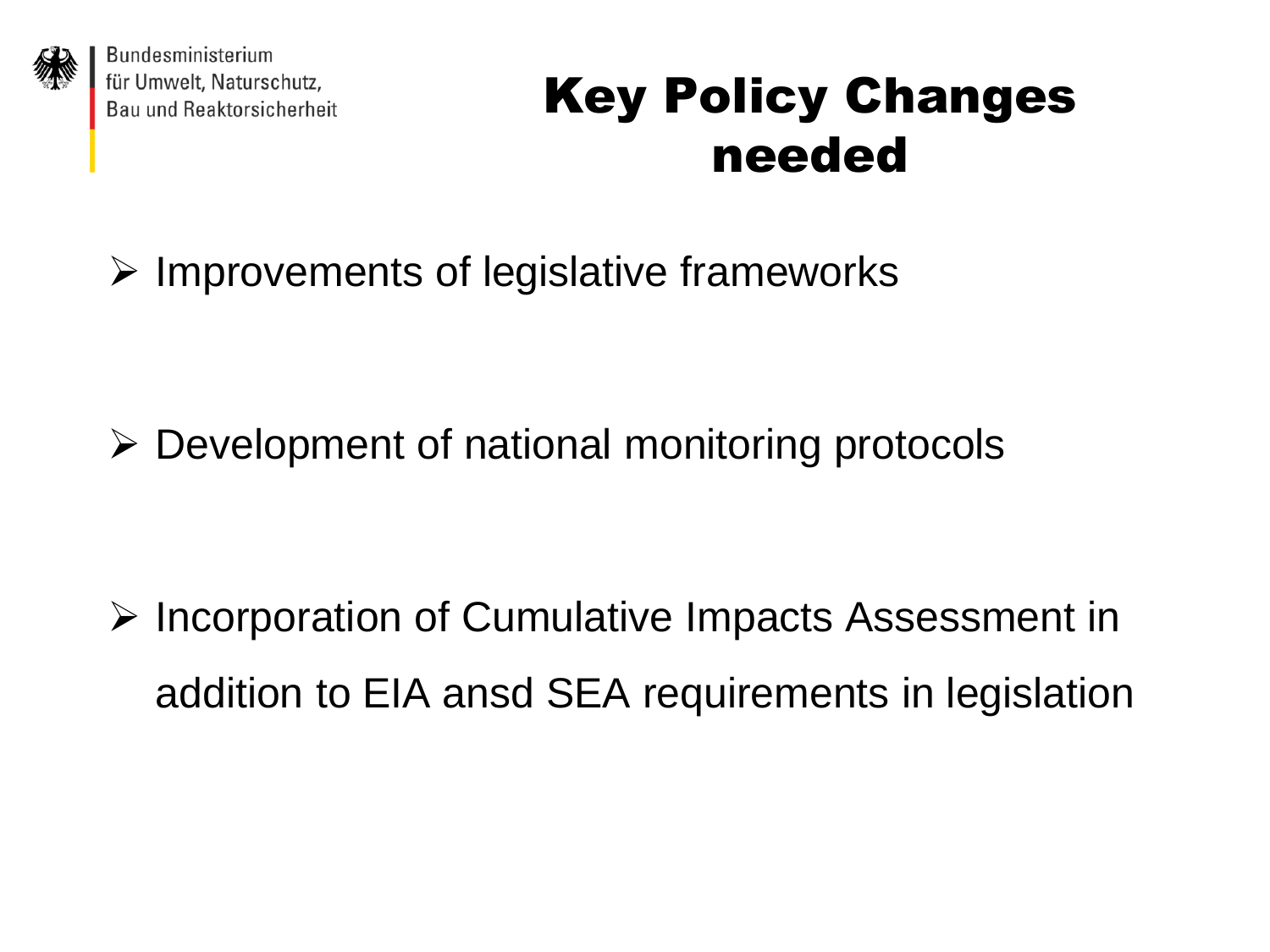

## **Barriers**

- $\triangleright$  Lack of communication and data sharing between stakeholders
- $\triangleright$  Lack of understanding of how environmental risks become business risks
- Lack of integrated monitoring
- $\triangleright$  Lack of training and skills